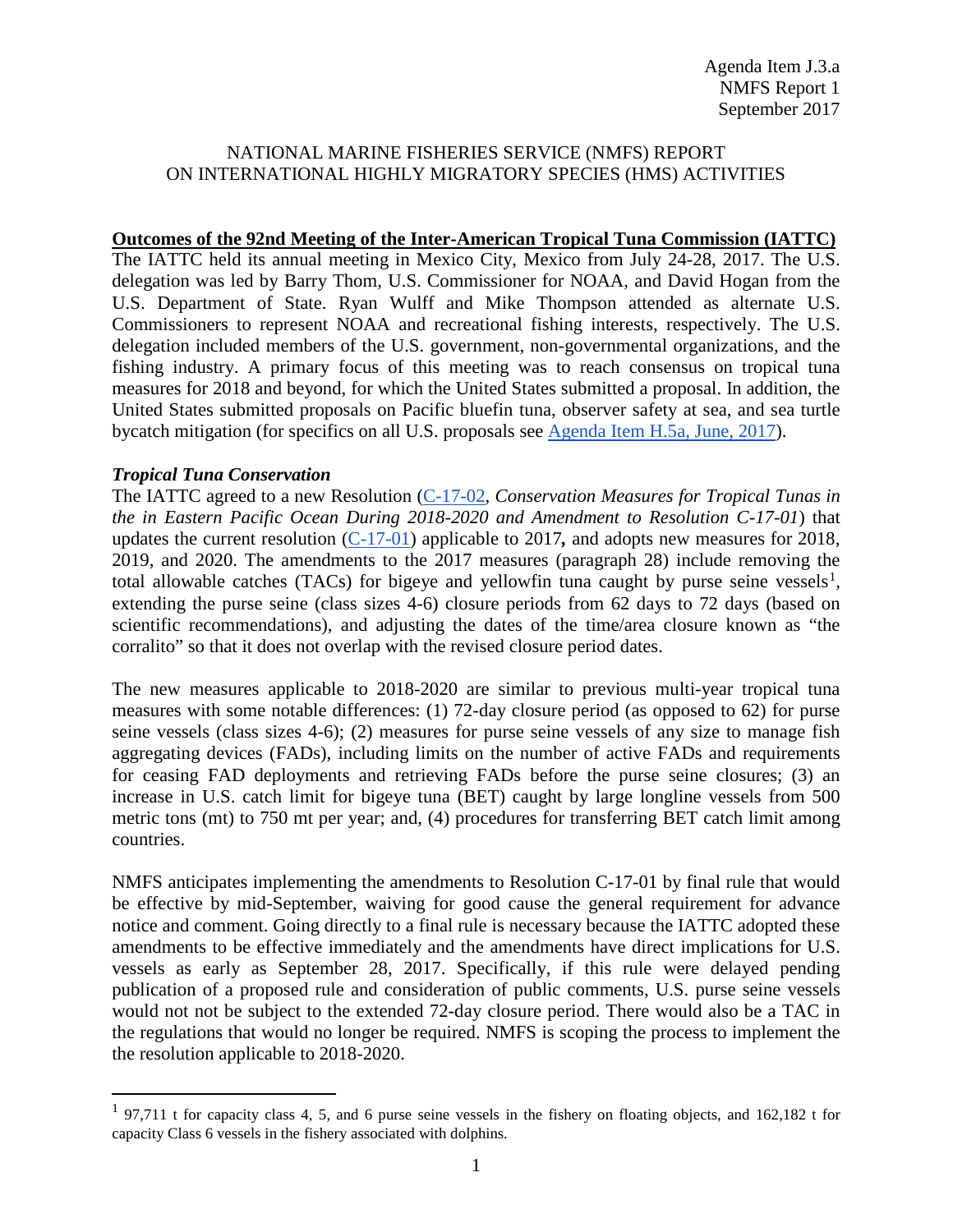# *U.S. Proposals not adopted*

### *Pacific Bluefin Tuna*

The U.S. proposal on Pacific bluefin tuna included elements of a rebuilding plan to support discussions at the second Joint Working Group meeting of the IATTC-Northern Committee (NC) to the Western and Central Pacific Fisheries Commission (WCPFC) that will be held from August 28-30, 2017. The U.S. proposal did receive general support and members expressed a preference that it be considered a position paper rather than a proposal as there was concern about getting out ahead of the joint meeting. The United States requested that the proposal be added to the official minutes of the meeting as a U.S. position paper in advance of the Joint IATTC-NC to WCPFC Working Group meeting.

# *Observer Safety at Sea*

The U.S. submitted proposals to the meetings for both the IATTC and the Agreement on the International Dolphin Conservation Program (AIDCP) to improve observer safety at sea and received more support this year than at previous meetings. The United States worked closely with other countries to revise the proposal to address various questions and concerns. The cost of providing the equipment to observers continued to be a point of contention for some members, and the Commission discussed options for allocating money within the IATTC annual budget. In the end, the Commission did not have enough time to thoroughly discuss options for this proposal and it did not achieve consensus. The U.S. intends to re-submit the proposal to the AIDCP meeting in October and to the annual IATTC meeting in 2018.

# *Sea Turtle Bycatch Mitigation*

The proposal on sea turtle bycatch mitigation was welcomed by members, but almost all expressed some concerns including making it more aligned with the WCPFC measure (China), that circle hooks can increase bycatch of other species (European Union), and that it would be difficult to implement for artisanal fleets (Central American countries). Members of the IATTC agreed to continue discussions on sea turtle bycatch mitigation at the next meeting of the Bycatch Working Group in 2018. NMFS scientist Dr. Yonat Swimmer was elected to co-chair the working group for 2018 with a representative from Venezuela.

# *Other proposals*

The IATTC also discussed long-standing proposals from other nations on port State measures, requiring sharks to be landed with fins-attached, and increasing longline observer coverage. None of these proposals reached consensus.